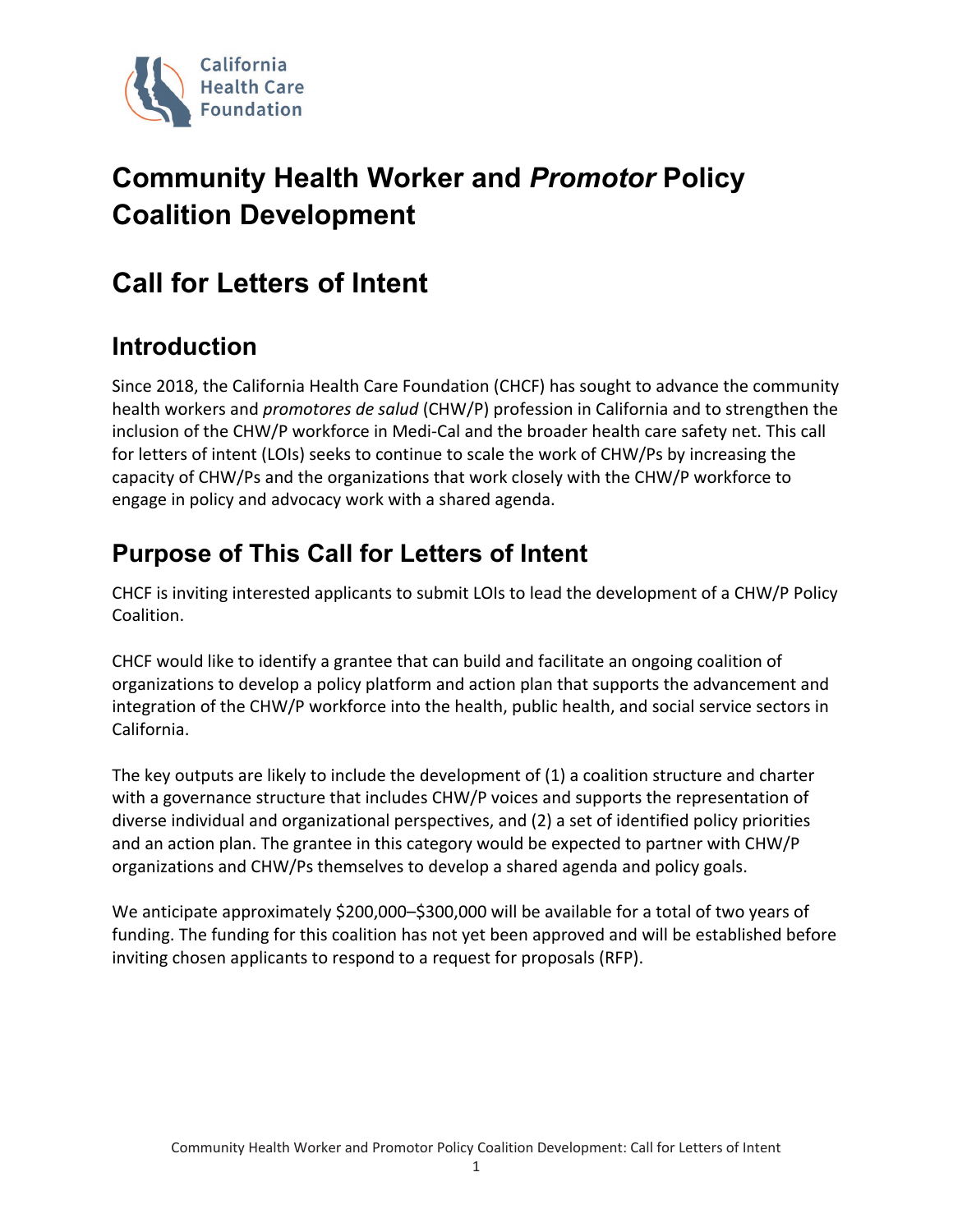## **Who Can Apply**

CHCF is looking for lead organizations and networks with the following experience and capabilities.

Qualifications:

- An explicit organizational focus and corresponding infrastructure that supports activating other people and organizations around statewide policy and advocacy work in California
- An organizational history of successful statewide policy work
- Experience building a broad coalition that represents a wide range of perspectives
- Ability to articulate how the coalition intends to cultivate and support the participation of organizations that serve and are led by people of color in the coalition
- Ability to demonstrate an understanding of the CHW/P policy environment and the health and public health policy environment in California
- Strong facilitation and convening skills
- Commitment to developing a governance structure that supports the equitable representation of a diverse set of perspectives
- Commitment to developing an infrastructure that supports engagement with CHW/Ps themselves
- Ability to subgrant funds to partner entities (preferred but not required)

The foundation is open to responses from individual organizations as well as collaborations in which two or more organizations partner to collectively meet the requirements of this call for LOIs. For such collaborations, one organization will need to be identified to take a lead role and should respond to the request for LOIs on behalf of the collaborative. Ultimately, that applicant organization will be responsible for administering funds, managing and being accountable for project timelines and deliverables, and interacting with CHCF on grant logistics. In responding to the LOI questions, please be clear about the capabilities of the respective organizations.

#### **Process and Timeline**

CHCF has issued this call for letters of intent to determine the interest and to better understand the needs of prospective grantees. Funding levels and a more precise timeline will be established once funding is approved. CHCF will invite one or more applicants to respond to an RFP.

The anticipated timeline:

- Submit letters of intent by: January 20, 2022
- Selection of organizations to submit full proposal: March 28, 2022

Community Health Worker and Promotor Policy Coalition Development, Call for Letters of Intent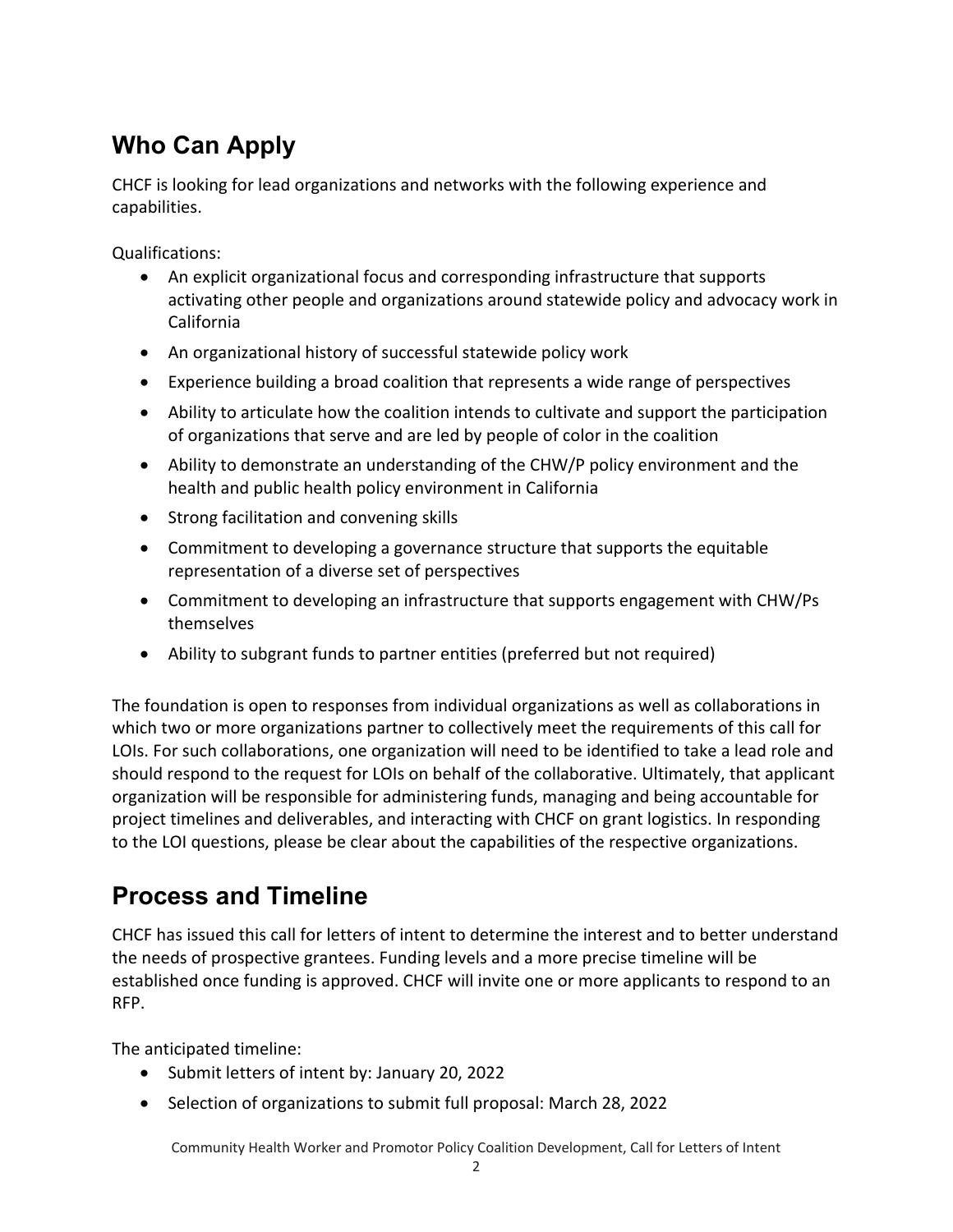- Deadline for full proposal: April 28, 2022
- Decision on Policy Coalition Lead: May 26, 2022
- Grant period begins: June 27, 2022

If you have questions about this call for LOIs, please contact Melissa Schoen at melissa@mschoenconsulting.com.

## **Questionnaire for LOI for CHW/P Policy Coalition Development**

The LOI should be submitted using the online form available at [www.chcf.org/rfp/advancing](http://www.chcf.org/rfp/advancing-community-health-workers-promotores-loi)[community-health-workers-promotores-loi](http://www.chcf.org/rfp/advancing-community-health-workers-promotores-loi) as a single PDF of no more than three pages. You may include links to up to three documents or web pages as examples of your work or resources generated. These are not included in the total page limit.

Please include the following:

- Name
- Title
- Organization
- URL
- Email

PLEASE ANSWER THE FOLLOWING QUESTIONS (Please respond in no more than three pages. Please number your responses with the corresponding question. You do not need to include the text of the question in your narrative response):

1. What is your vision for this Policy Coalition?

2. What experience do the applicant(s) have building networks, coalitions, and/or partnering across organizations to achieve a common goal? Please highlight examples of your experience developing policy coalitions and shared advocacy agendas.

3. What experience do the applicant organization(s) have working with CHW/Ps or in the CHW/P space (policy, practice, and/or training)?

4. Please describe the approach you would take to developing the policy coalition and why you believe it is important. How would you include a wide range of organizational perspectives? How would the coalition structure cultivate the voice of CHW/Ps and diverse organizations serving and led by people of color? What do you see as critical next steps?